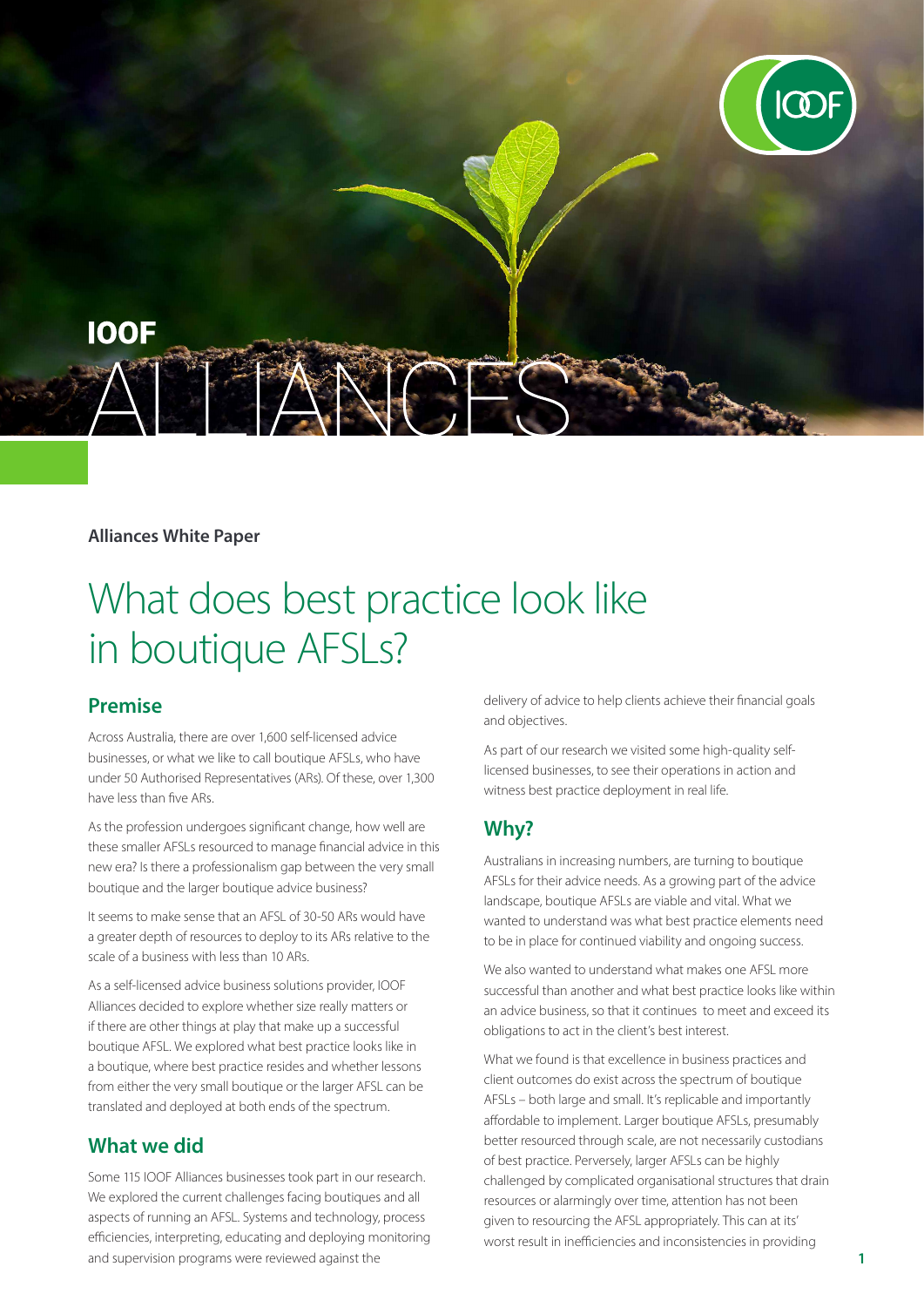advice to clients. It often means that the profitability of the AFSL is mediocre at best and its ability to appropriately monitor and supervise its representatives and meet its compliance obligations can come into question.

Large or small, the key elements of running a boutique AFSL at best practice levels are not systems technology or advice strategies deployed, but a focus on thinking about the overarching purpose of the business.

## **The elements of that thinking and components of best practice in a boutique advice business can be summed up as the 5Cs: Commitment Culture Capabilities Client engagement Compliance** The **5C**s **1 2 3 4 5**

It's these five elements supported by tools, technology, processes and systems that deliver to best practice and the ambition<sup>1</sup> of the business. Without a strategy-informed ambition, investment in 'tools' is the wrong (but often the first) step. For example, the choice of financial planning software is one that is often made without any regard for the 5Cs.

In this paper we explore the transformational power of the 5Cs and when supported by processes, tools and services, can result in best practice appropriate to the ambition of the advice business.

## **1. Commitment**

The best part about commitment is that it doesn't have a hard cost attached to it. Commitment is about the clarity of purpose of your advice business and investing the time to define it. Clarity about your business vision, your 'why', 'what' and 'how' is , in our experience underdone in the boutique advice space and across the financial advice profession at large.

The first 'C' is a clear commitment to a business purpose. Is your business here to add value to the community (your clients) and the advice profession? Of course, these ambitions if sought, add value to the business owner. This C is transformational. How does your AFSL create value now and how will it into the future?<sup>2</sup> Once that decision is made, then the investment required to deliver on the business promise is a lot clearer and the scope for the smart resourcing of your commitment is possible.

What's required here is:

- a well-articulated and understood business strategy
- the translation of that strategy into meaning across the business and team
- how the strategy is to be supported with catalysts (clear goals, resources) and nourishers (respect, recognition, encouragement)<sup>3</sup>. .

For an advice business, this is your client value proposition (CVP). This is no longer, nor should be, a 1990s or 2000s dealer group practice managers' domain. Your CVP is a differentiated promise that meets your business ambitions and attracts the clientele that enable the business to be profitable.

A 2020 revamp of the CVP may look like this:

- Our clients are ... the challenges they face are ...
- Working with us ... they achieve ...
- The big picture of our advice looks like ...
- The way we deliver our solutions ...

Crafting your CVP gives clarity to clients and your team. It defines how you plan to stay relevant to a particular target client and the process around your advice delivery. This in turn informs your choices on a range of critical business decisions from technology, staff, process, engagement, capabilities and more.

- **1** 2016, Deloitte Development LLC, Thinking big with business transformation, Six keys to unlocking breakthrough value, downloaded from https://www2.deloitte.com/ content/dam/Deloitte/us/Documents/process-and-operations/us-sdt-think-big-business-transformation.pdf
- **2** 2016, Deloitte Development LLC, Thinking big with business transformation, Six keys to unlocking breakthrough value, downloaded from https://www2.deloitte.com/ content/dam/Deloitte/us/Documents/process-and-operations/us-sdt-think-big-business-transformation.pdf
- **3** 2011, May, Teresa Amabile and Steven J. Kramer, The Power of Small Wins, from The Progress Principle, downloaded from https://hbr.org/2011/05/the-power-of-small-wins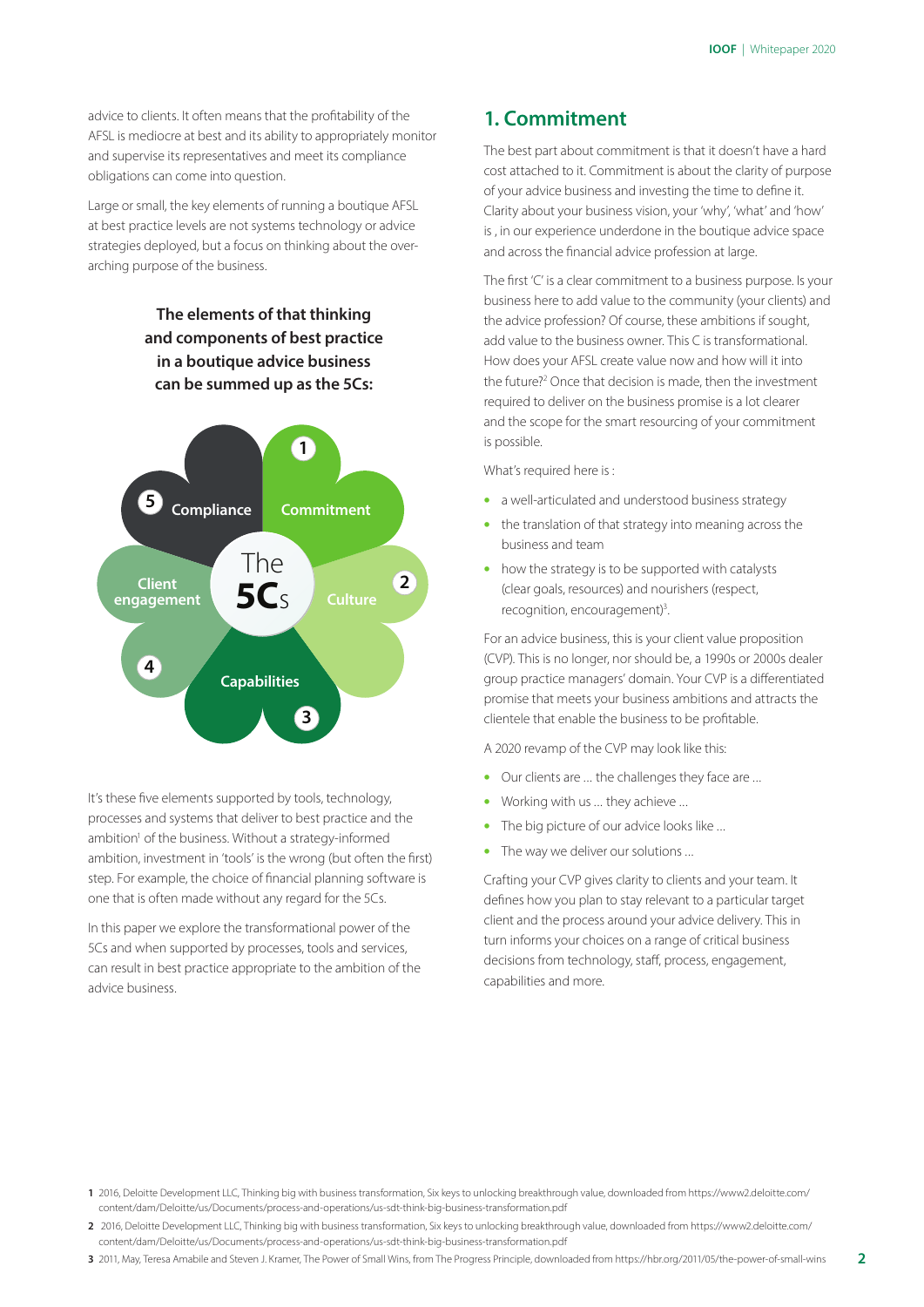#### Case Study – Commitment in Action

A simple statement of 'helping clients live a richer, happier life' saw one boutique AFSL invest in their culture. This statement was the platform to develop the ambition of the business – to be a 'Global positioning system for a world of wealth, investment and retirement planning options.'

In communicating in a meaningful way with clients and the internal team, the value proposition of the business was nourished and catalysed in a series of statements about the why and how of the business:

- Clear evidence-based wealth planning holds the key to a rich, rewarding life – financially, emotionally and psychologically.
- Build a strategy for life, create your wealth map detailing your values, purpose and life goals.

Underpinning the approach was supportive catalysts (clear goals, resources) and nourishers (respect, recognition, encouragement). This was simply and effectively woven into the business' collateral and content covering topics like – 'Are you living within your means?' 'A clear purpose matters' and 'Do your values drive your decisions?'

The underlying promise and philosophy adopted by this business required a commitment of delivery which was uncovered once the clarity of business purpose was defined and articulated.

#### Action questions

- **What's your business purpose?**  Write down in a clear way what you are committing to.
- **Do you have a framework to establish your customer value proposition (CVP) and the support pieces around it?**

## **2. Culture**

Once you have clarity of purpose, it becomes clearer who can join you on your journey. Whether you are recruiting a new team member or working in partnership with another business, there has to be a values and culture match.

If for example, you want your business to be an ongoing concern and serving your community for the long term, with a distinctive value proposition, then it's vital to attract team members who have the same values and want to stay in the business for the long term.

Businesses who have this clarity have been able to make work meaningful for its' employees - which is incredibly powerful.

 Of all the things that can boost emotions, motivation, and perceptions during a workday, the single most important is making progress in meaningful work. And the more frequently people experience that sense of progress, the more likely they are to be creatively productive in the long run.<sup>4</sup>  $\Box$ 

As a small business with an ambition to succeed and a defined strategic goal, you are now committed to making a significant investment in business resources (time and money) to achieve this transformation. Your return on investment is often directly proportional to the calibre of the people already in the business and recruited into the business.<sup>5</sup>

This is a functional issue. It's an area in the running of a boutique AFSL that warrants more depth than it's typically afforded. It's the human resource function and business culture.

Whether you are a large (30-50 ARs) in boutique terms or small (below 5 ARs) the method of human resourcing and the law remains the same. Arguably a boutique AFSL can be more adept in catering to the needs of, and attracting the talent of, high-quality team members.

Debra McQuinn (Director, Strategic Resources Network and F3P Brand Ambassador) wrote in a blog post that small financial planning firms 'offer benefits larger groups cannot – you are nimble and can quickly respond to opportunities and new initiatives. Your time and success stories are invaluable, as is your business acumen and further, you are in control of how and to what extent you can invest in your people.<sup>6</sup>

**4** 2011, May, Teresa Amabile and Steven J. Kramer, The Power of Small Wins, from The Progress Principle, downloaded from https://hbr.org/2011/05/the-power-of-small-wins

**5** 2016, Deloitte Development LLC, Thinking big with business transformation, Six keys to unlocking breakthrough value, downloaded from https://www2.deloitte.com/ content/dam/Deloitte/us/Documents/process-and-operations/us-sdt-think-big-business-transformation.pdf

**6** https://f3p.com.au/news-articles/recruiting/top-tips-for-attracting-and-retaining-the-talent-of-the-future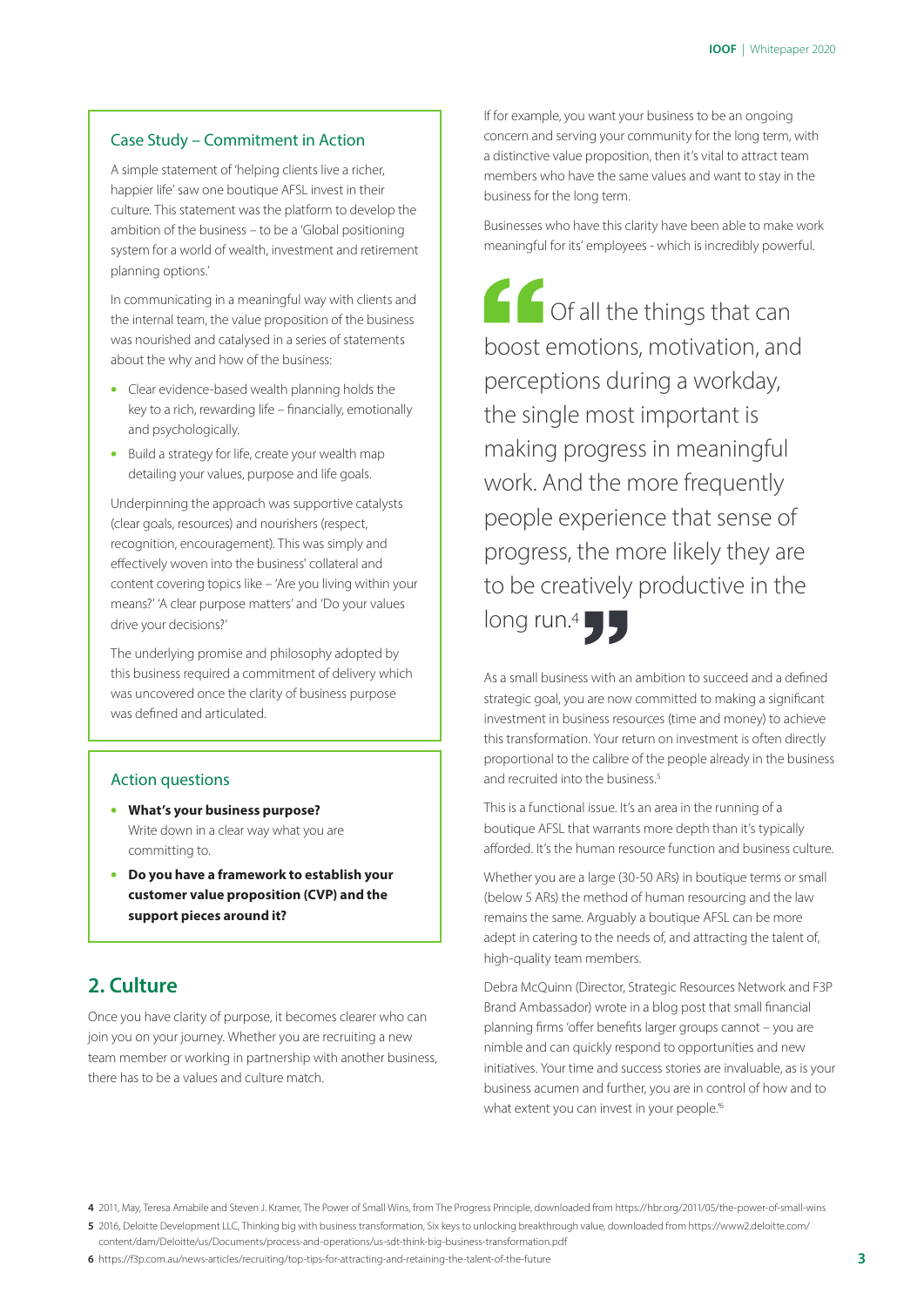The process of culture building that aligns to your business strategy is a bit of a moving feast and it should be. There are two distinct programs of work that need to be connected. First, the formulaic method and framework of an attractive workplace culture and second a fluidity in the workplace to deliver your strategy and value proposition.

### **Culture framework**

From a legal point of view, 'workplace policies and procedures are necessary to clearly define acceptable and unacceptable behaviour in the workplace and the implications of unacceptable behaviour. Appropriate policies also reduce the risks of breaches of legislation, such as incidents involving discrimination and bullying, and help employers manage an incident of misconduct if it occurs.'7

Developing a motivated team focussed on delivering the purpose of the business, your policy and procedure framework will drive team satisfaction, motivation, performance and the longevity of the workplace culture.

Guidance on building and sustaining an attractive workplace culture<sup>8</sup> are outlined below and sourced from specialist financial planning HR resources partner, F3P.

- Know and promote your employee value proposition (EVP)
- Ensure your employment contracts, polices and supporting documents are legally compliant, complete and well presented.
- Create development plans for all your young talent (in association with them) including timeframes and KPIs and ensure you both deliver on your commitments.

#### Case Study – Culture in Action

Having identified their ambition and business purpose, our model AFSL built capabilities by attracting new team members to help achieve their long-term business goals.

A doctrine of 'leadership at all levels' was adopted across the business, goals and values defined and then matched with existing team members and gaps for recruitment identified.

The framework around this was a strong HR policy and set of resources. The HR function was elevated to clearly define roles and responsibilities supported by documented processes and policies. Much more than a set of policies, leadership coaching, mentoring and external coaching was made available for all team members.

Six years later the team has transformed, and the business has grown from 10 to 32 people – all delivering to the business' objectives and success

#### Action questions

- **Do you have a HR / or resourcing approach that matches your stated business strategy and ambitions?**
- **If you have the need for HR policies and process have you resourced this function?**

## **3. Capabilities**

Much has been written academically about developing and aligning capabilities to an over-arching business strategy and then developing those capabilities so they focus on what a company does best. Known as 'The Coherence Premium'<sup>9</sup> this is where a business focuses on 'what we do better than anyone' when making every operating decision. Some self-licensed advice businesses do not pass the 'coherent test' as they chase business where they don't have the internal capabilities to achieve success.

When it comes to financial planning the capabilities a business needs are directly related to the services provided to a client subset (often defined by life stage) and include things like:

- cash flow management
- insurances
- mortgage and financing solutions
- property services
- education funding and accumulation
- investment portfolio construction
- investment administration services (including SMSF, retail superannuation)
- divorce and family law
- family succession planning (business and personal)
- estate planning
- philanthropic expertise
- aged care
- counselling services.

To have a viable, relevant, financial advice business do you have to be delivering all these services? Absolutely not. This is one of the main advantages of running a boutique AFSL – you can self-select and specialise, and this is one of the most powerful reasons to be self-licensed.

Focusing on key capabilities of your business and the 'why' you do what you do, delivers greater value to clients, drives competitive advantage to realise your business ambition. Best practice in boutique AFSLs needs to take a more holistic definition that integrates the business ambition, through commercial and client insights, efficient delivery processes, technology and team members.

**9** https://hbr.org/2010/06/the-coherence-premium

**<sup>7</sup>** HR Policies and Practice, Deb McQuinn

**<sup>8</sup>** https://f3p.com.au/news-articles/recruiting/top-tips-for-attracting-and-retaining-the-talent-of-the-future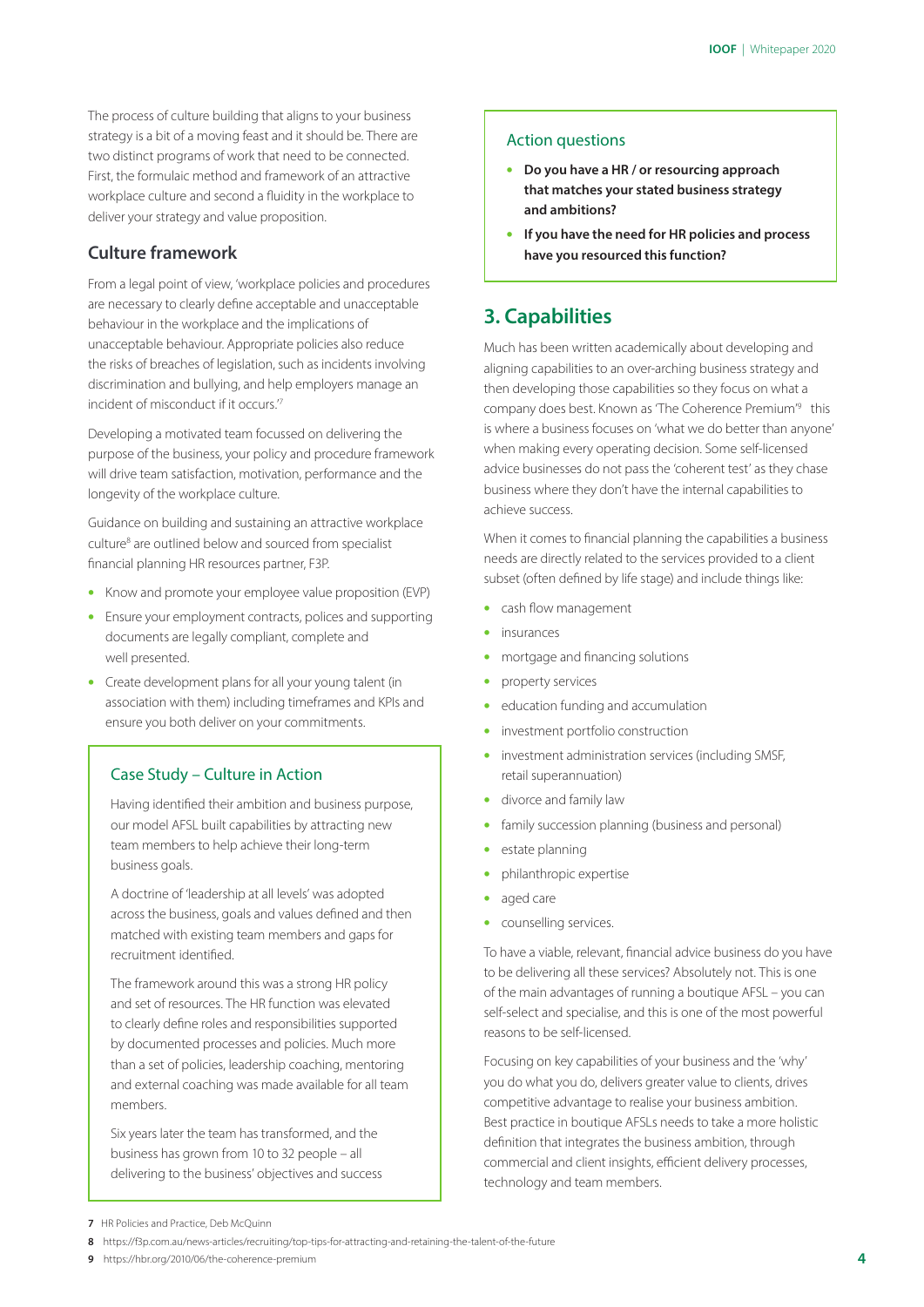#### **According to Deloitte,**

 Ultimately leaders should move quickly past a 'people, process and technology' definition of capability – to one that represents a more holistic and complete picture. For any capability, it's a definition that provides focused support for the organization's strategic choices and touches on six dimensions: mission, insights, integration, processes, technology,

and talent.<sup>10</sup>

#### Case Study – Capabilities in Action

Our case study boutique AFSL adopted a client approach of 'We'd like to talk to you about life first, and wealth second … we believe it's our responsibility to ensure its wealth with a purpose, enabling you to live your best life, whatever that life looks like.' To deliver to this, our boutique AFSL built capabilities around having life conversations with clients to understand what they valued most.

To deliver to their business strategy and mission, this boutique AFSL adopted a new client engagement process and developed their capabilities to deliver 'wealth map' conversations.

Wealth map conversations required two hours with every client. At the end of these conversations, there was a clear picture of what each client valued most, with a one-page plan given to the client to guide them on all future financial decisions.

To deliver this, a process needed to be developed encompassing the advice philosophy of the business and the 'wealth map' conversation. Now this particular boutique AFSL designed their own process but there are plenty of softwares that deliver similar outcomes.

For the 'wealth map' conversation three pillars of advice were focussed on – evidenced based investments, wealth management architectures and risk insurance. The process then enabled a single way of providing advice to all clients by all ARs.

What the business achieved was a robust, documented investment philosophy and process for implementation.

The wealth management solution approach began with cashflow planning, debt management, tax structuring and contingency planning advice.

The risk insurance pillar is an integral and a complementary part of the wealth management solution and as such the specialist concurrent advice is facilitated in house and not outsourced.

Whilst these solutions are not foreign to financial advice businesses, this was a different way of packaging the business' services to deliver an interactive client experience.

Every client experience, in this particular boutique AFSL, relates to the wealth map conversation. It's a completely interconnected system that supports the philosophy of advice and investment. Every client conversation is guided by the wealth map. The result, a consistent client engagement process delivered by every employee in the organisation.

This is a great example of best practice capability development.

#### Action questions

- **Do you have a documented investment philosophy and process?**
- **Do you have a documented advice process?**
- **Do you have appropriate tools to deliver a consistent advice process efficiently to clients?**
- **Do you have the expertise to professionally deliver in house the services your FSG says you have capability to deliver?**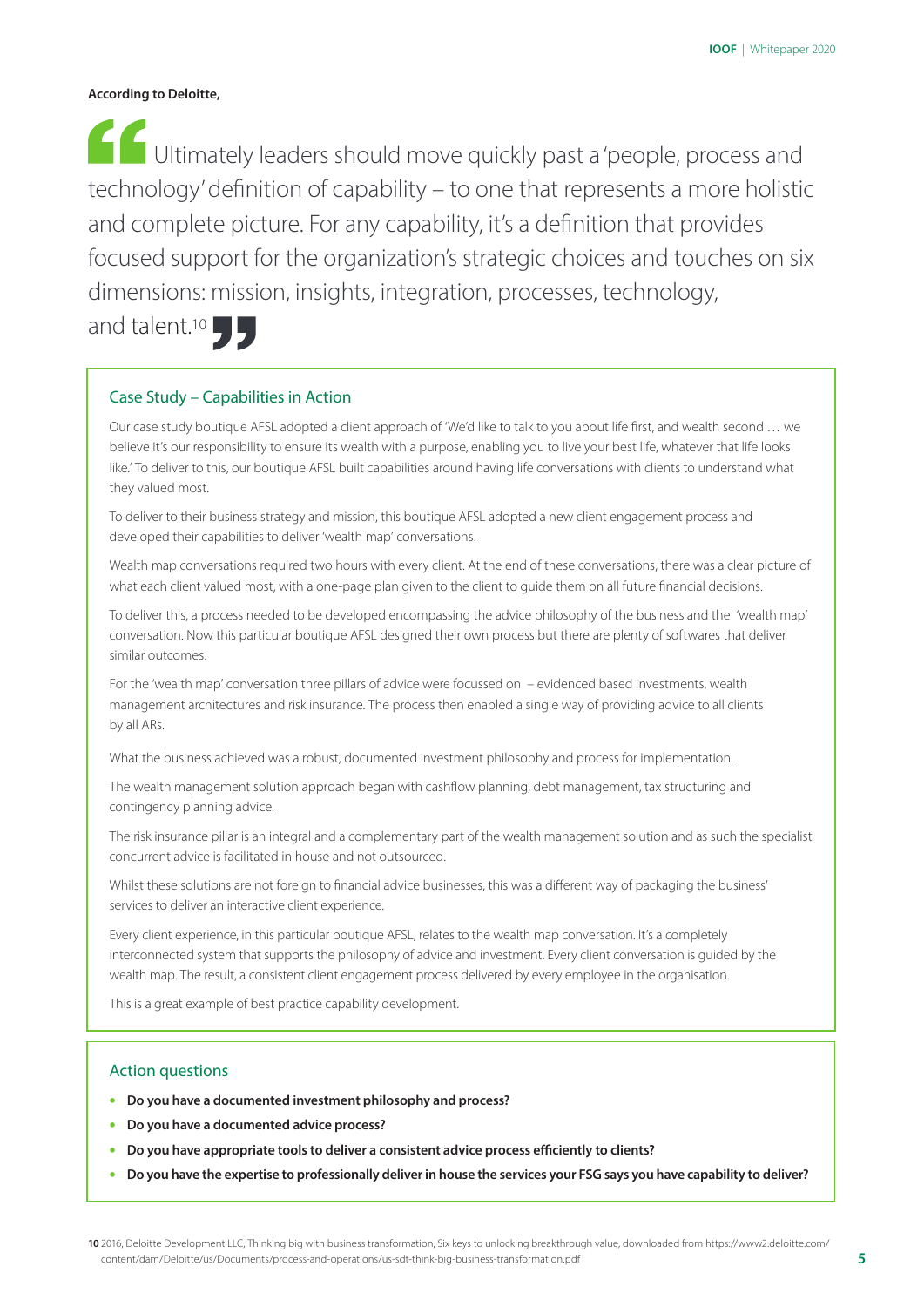## **4. Compliance**

In the current regulatory climate (post Royal Commission, FASEA CoE, ASIC activity reports 515, 636 etc) there's a heightened focus on compliance obligations and the provision of advice. This has reportedly become a barrier and burden for businesses being able to deliver advice efficiently and affordably to their clients.

There's no doubt that investment needs to be made by financial advice business to meet their compliance obligations. Right now, millions of dollars are being allocated by large institutions as a result of ASIC reports 499 and 515.

What has been highlighted is the past inadequacies of policies, processes and systems to deliver the advice process within the law.

Not only have system flaws been identified but many deficiencies have been found in the advice monitoring and supervision processes too.

You would expect that boutiques AFSLs would be the most challenged by the increase in business costs associated with the compliance of advice. However, from our research, boutique advice businesses are often better at monitoring and supervising their advisers.

Now, it's a specific type of boutique we are talking about:

- all advisers operating out of a single office
- peer reviews of advice
- an advice process that is adhered to
- constant dialogue within the business
- a mindset of why things need to be done a certain way.

Compliance is all about understanding the why and following guidance around the delivery of advice. When this is the basis of advice delivery, as it is in many boutiques, then something like the FASEA Code of Ethics can be seamlessly embedded into the current process.

This is because these boutiques live and breathe the process of advice that delivers on the best interest duty for their clients. Looking at this in greater detail, what these boutiques have done is to understand the framework around the law and the associated regulatory guidance provided by ASIC (eg: RG175).

As a method of understanding their requirements they have then overlaid best interests duty and the FASEA CoE into workable and teachable advice flows.

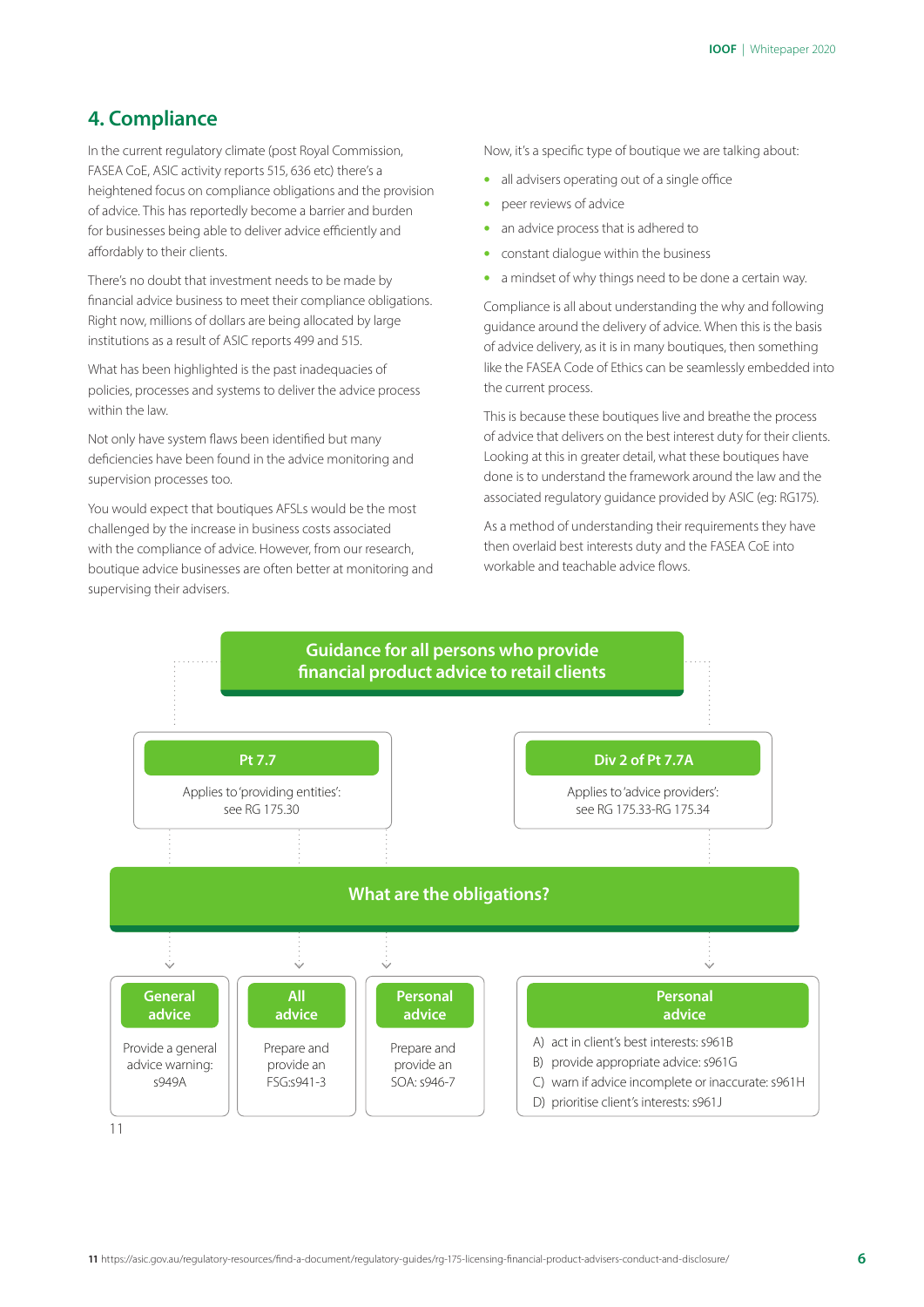

Boutique AFSLs are challenged in exactly the same way large dealer groups are. A self-licensed business with advisers in multiple locations, using different systems and approaches to advice with inadequate monitoring and supervision are most likely to fail in meeting their compliance obligations. Without robust audit frameworks and processes, a boutique AFSL, like any advice business, is challenged and will fall dramatically short in delivering advice in the clients best interest.

Best practice starts with:

- Education on the 'why' of compliance
- Education across the contemporary regulatory focus
- A deep understanding of regulatory guide 17512
- Regular discussions by the leadership team and across the entire business on advice compliance
- Systems to enhance advice look through
- Peer reviews of advice
- A robust and modern advice audit process
- Investment in specialist compliance solutions providers with input into compliance committee meetings, audits and AFSL policy reviews.

The cost for having a high-quality compliance solutions provider come into your AFSL on a quarterly basis is around \$20,000 per annum. Think of this as a necessary investment to keep your AFSL open for business. It also allows you to keep doing what you need to be doing to generate income – running your business efficiently and seeing clients. Instead of spending 80-100 hours of your time a quarter trying to meet your compliance requirements.

#### Case Study – Compliance in Action

Here we've taken an amalgam of boutiques AFSLs who had a similar approach to their compliance requirements. The starting point for all was a mindset of 'do the right thing and know why'.

To do this ASIC regulatory guides and the Corporations Law are given life in the business by running regular education sessions using a third-party compliance specialist.

- Next the businesses built quality checks into the process of advice through peer reviews as the advice piece is being developed.
- A pre-emptive review of the advice is also conducted before the advice is delivered to the client. As part of the education process a discussion around what isn't great advice is regularly held. This can be discussing SoAs provided by new clients from their previous adviser OR from ASIC case studies.
- Then finally as client needs change education and training on key advice areas is formalised to ensure that the advisers are keeping up with regulation and strategy.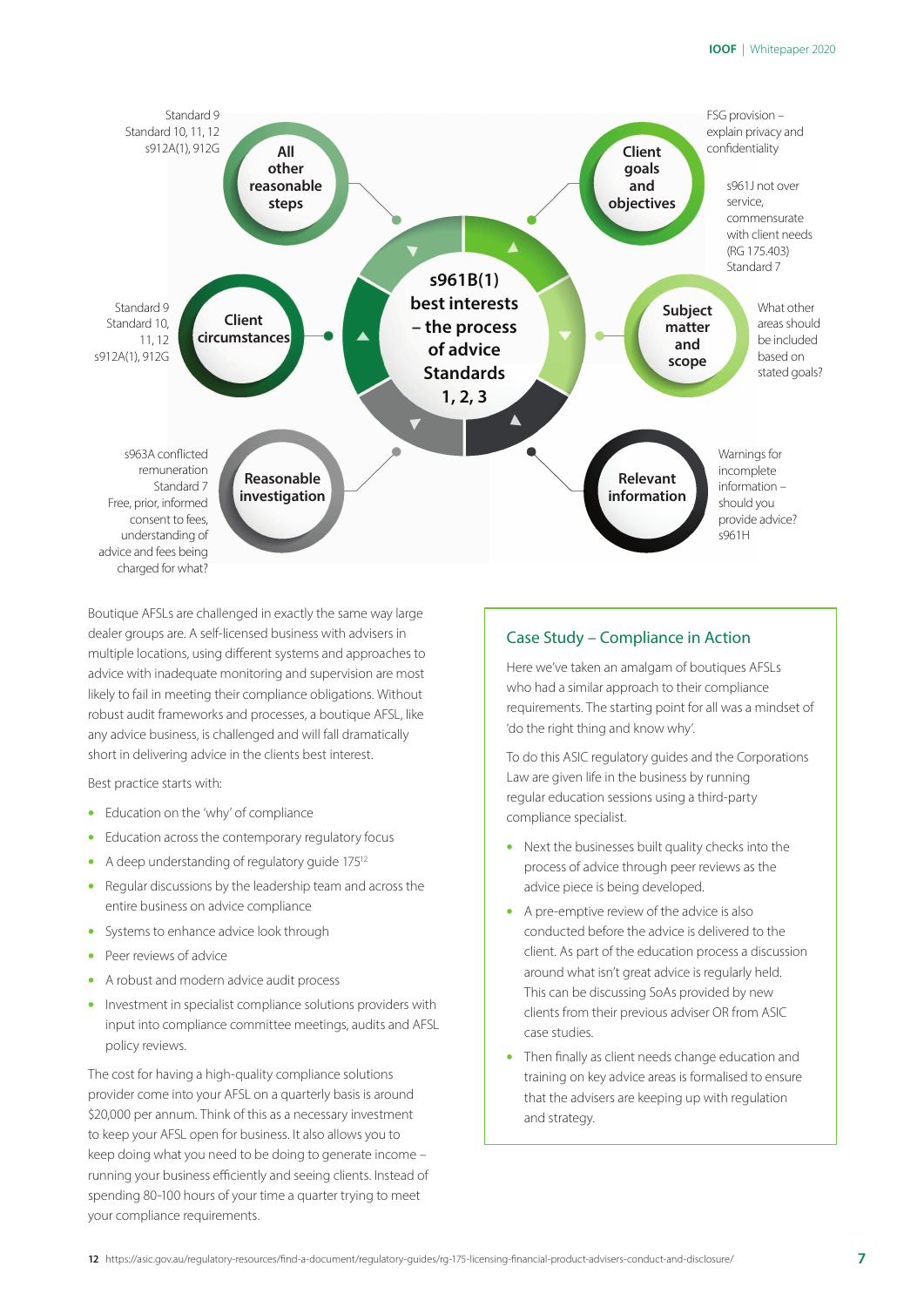#### Action questions

- **Do you have adequate monitoring and supervision of the advice delivered by your AFSL and advisers?**
- **Do you invest in third party compliance oversight?**
- **Do you have appropriate systems in place (this can be technology, or as simple as third-party and peer reviews of advice)?**
- **Does your advice process demonstrate an understanding and adherence to the law, regulatory guidelines and the FASEA Code of Ethics?**

## **5. Client Engagement**

The fifth 'C' of client engagement, when it comes to best practice, is judged by you and your clients. That's not to say that there's not something to learn, enhance, adapt or adopt in your business. What works best for you and your clients depends on your approach, offer and clientele.

For example, using a digital tool like MyProsperity<sup>13</sup> may appeal as a dynamic client portal. However, it's not appropriate if your client demographic cannot engage with it; or does not align with key business objects or your advice service model.

When delivering best practice client engagement, there are two key elements to consider – learning styles and technology.

## **Learning styles**

There are many learning styles but when it comes to grasping and making sense of concepts and information, visual and auditory learning styles are the most common. The largest group are visual learners making up 65%14 of the population.

Visual learners are predisposed to images, colours, graphs (that make sense) and pictures. For this group, power point slides, white boards, infographics, posters and other visual aids are effective in delivering content that's consumed, understood and can be recalled.

Auditory learners (30% of the population)<sup>15</sup> respond to the rhythm of the spoken word. They learn best when there's tonal change and emphasis in a presentation. Tools like audio books and podcasts work well for their understanding and retention. They need to hear your presentation rather than seeing it on paper. And while they may not take many notes, you can check their understanding by discussing concepts and getting them to give you their take on it.

So that's 95% of the population who are visual and auditory learners, therefore it it's important for you to consider how you deliver your advice.

The standard (and required) way of advice delivery is via a Statement of Advice (SoA) - a paper-based, lengthy, legal document full of compliance overlays. Often templated, software generated, SOAs are typically light on the visual appeal of icons, symbols and graphics that engage clients and do nothing for the 65% of the client-base that are likely to be visual learners.

Advice delivery certainly has not kept up with the way consumers attain and retain information.

## **Technology**

In a significant piece of work, the Financial Planning Association has embarked on revolutionising the delivery of the SoA. The Future of the SOA interactive guide was launched at the FPA Congress in 201916 (https://fpa.com.au/the-future-of-thesoa/ ). The FPA has been advocating (to ASIC) on behalf of its members, to use digital technology coming available in the efficient production of SOAs. This will enable SoAs to be a more effective communication tool, using icons, symbols, graphics, expandable and linked text, audio and video to better engage and inform clients.

So, when it comes to best practice engagement with existing and new clients, and enhancing their understanding to achieve informed consent, what are the strategies, techniques and tools that can be used?

These can be split up into the different stages of advice interaction:

- data gathering and discovery
- strategy discussions
- SoA presentation and review.
- data gathering (initial and review)
- activating a client portal equipped with data vault
- digitising your paper-based forms
- using mobile technology (perhaps through your website) for delivery and confirmation
- using a digital tool for data gathering and peer benchmarking comparisons as well as visual goal setting
- strategy discussions
- using gamification on goal setting and scoping using trade-off modelling
- pinning goals to cashflow using a visual tool.

**15** https://www.cornerstone.edu/blogs/lifelong-learning-matters/post/your-guide-to-understanding-and-adapting-to-different-learning-styles

**16** https://fpa.com.au/the-future-of-the-soa/

**<sup>13</sup>** https://www.myprosperity.com.au/

**<sup>14</sup>** https://www.cornerstone.edu/blogs/lifelong-learning-matters/post/your-guide-to-understanding-and-adapting-to-different-learning-styles